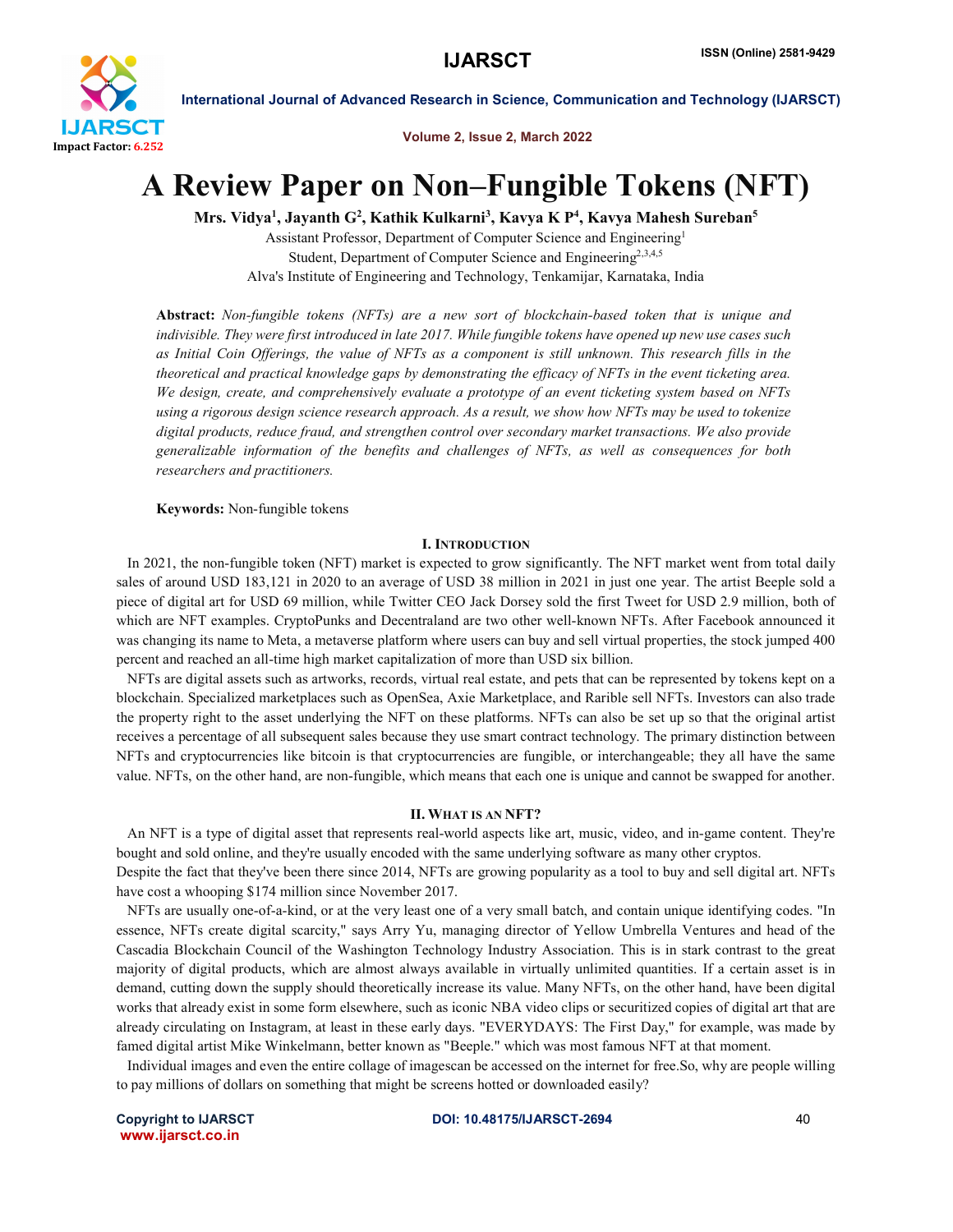

#### Volume 2, Issue 2, March 2022

 Non-financial transactions will allow the user to keep the original object. To decide the ownership, it has its own built-in authentication.To collectors the digital bragging rights are very importantas an item.



#### III. HOW IS NFT IS DIFFERENT FROM OTHER CRYPTOCURRENCIES?

 The term "non-fungible token" means the token that is not fungible. It's usually programmed in the same way as cryptocurrencies like Bitcoin or Ethereum, but that's where the similarities end.

 Cryptocurrency and digital money are not non-fungible tokens because they can be traded or exchanged. The digital currencies and bitcoins are worth the same because their values remain same.Hence the is becomes secure to execute the blockchains transactions due the fungibility of cryptocurrencies.

 NFT's are not similar to other materials. Each contains a digital signature that prevents NFTs from being substituted for or compared to one another (hence, non-fungible). Simply because they're both NFTs, one NBA Top Shot clip isn't the same as EVERYDAYS.

 The main distinction between the three is that, unlike cryptocurrencies and digital money, NFTs are one-of-a-kind representations of real-world assets that cannot be traded for one another. Cryptocurrencies and digital currencies can be exchanged for each other without losing value.

 Digital currencies are centralised and regulated by institutions such as banks and governments, which maintain track of all transactions. Cryptocurrency and NFTs are decentralised and governed by their respective communities.

### IV. HOW DO NFT'S WORK?

 A decentralized public ledger is used to keep track of all the NFT transactions where all the NFT's are stored. Most people are familiar with blockchain as the underlying technology that allows cryptocurrencies to exist.

NFT's can be held any of the blockchains but most commonly the are held in the Ethereum blockchain.

An NFT is made up of digital objects that represent both tangible and intangible objects, such as:

- 1. Works of art
- 2. Animated GIFs
- 3. Highlights from sports and videos
- 4. Antiques and collectibles
- 5. Video game skins and virtual avatars
- 6. Sneakers by a designer

7. Instrumental music

Item from the Real World:

Copyright to IJARSCT DOI: 10.48175/IJARSCT-2694 41 www.ijarsct.co.in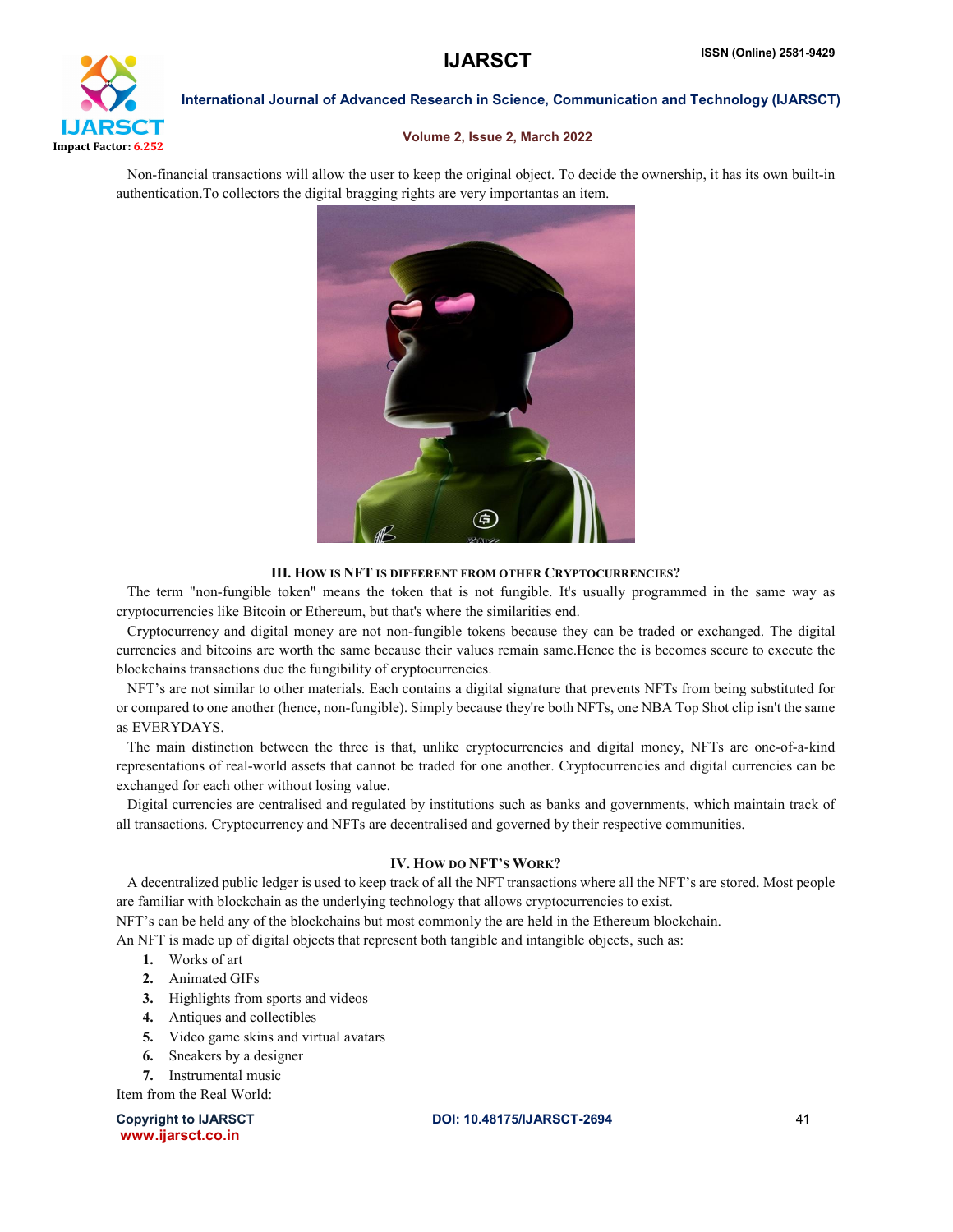

### Volume 2, Issue 2, March 2022

- 1. Deeds to a vehicle
- 2. Tickets to a live event in the real world
- 3. Invoices that have been tokenized
- 4. Documents of legal significance
- 5. Signatures

There are a variety of new possibilities to explore!

 At any given time, an NFT can only have one owner. The uniquid and metadata that no other token can replicate are used to manage ownership. Smart contracts that assign ownership and govern the transferability of NFTs are used to create them. When someone generates or mints an NFT, they are executing code from smart contracts that follow various standards, such as ERC-721. This data is stored on the blockchain, which is where the NFT is handled. From a high level, the minting process includes the following steps:

- 1. Adding a new block to the game
- 2. Information verification
- 3. Incorporating data onto the blockchain

NFTs have a few unique characteristics:

Each token has a distinct identification that is tied to a single Ethereum address.They are not replaceable 1:1 with other tokens. One ETH, for example, is identical to another ETH. With NFTs, this isn't the case.

Each token has a unique owner, whose identity can be easily verified.They are based on Ethereum and may be purchased and traded on any Ethereum-based NFT exchange. To put it another way, if you own an NFT:

- 1. It's simple to show that you own it.
- 2. Demonstrating that you hold an NFT is equivalent to demonstrating that you have ETH in your account.
- 3. Even tweets are taken into account. Jack Dorsey, a co-founder of Twitter, sold his first tweet as an NFT for more over \$2.9 million.
- 4. NFTs are essentially digital versions of tangible collector's artefacts. As a result, rather than receiving an actual oil painting to put on the wall, the customer receives a digital file.

 The public key of the originator is inextricably linked to the history of the token. The public key of the creator can be used to prove that the token you own was generated by a specific person, increasing its market value (vs a counterfeit).

Signing messages to establish ownership of the private key behind the address is another approach to prove ownership of the NFT.

 Your private key serves as proof of ownership of the original, as indicated previously. This means that the NFT is under the control of the private keys associated with that address.

 A signed message can be used to prove that you own your private keys without disclosing them to others, proving that you also own the NFT!

No one has the ability to manipulate it.

 You can sell it, which may result in resale royalties being paid to the original creator.You can keep it indefinitely, safe in the knowledge that your Ethereum wallet will protect your asset.

If you make an NFT, you can do the following:

- 1. You'll have no trouble proving your authorship.
- 2. The scarcity is decided by you.
- 3. Every time it is sold, you can get royalties.
- 4. It can be sold on any NFT or peer-to-peer exchange. You're not tied to any platform, and you're not reliant on anyone to act as an intermediary.

# V. SCARCITY

The inventor of an NFT has complete control over the asset's scarcity.

 Consider a sporting event ticket, for example. The author of an NFT, like an event organiser, can pick how many tickets to sell. 5000 General Admission tickets, for example, are often perfect reproductions. Occasionally, a ticket with an allocated seat will be issued in multiples that are extremely similar but somewhat different. In another scenario, the developer might seek to make a one-of-a-kind NFT as a collector's item.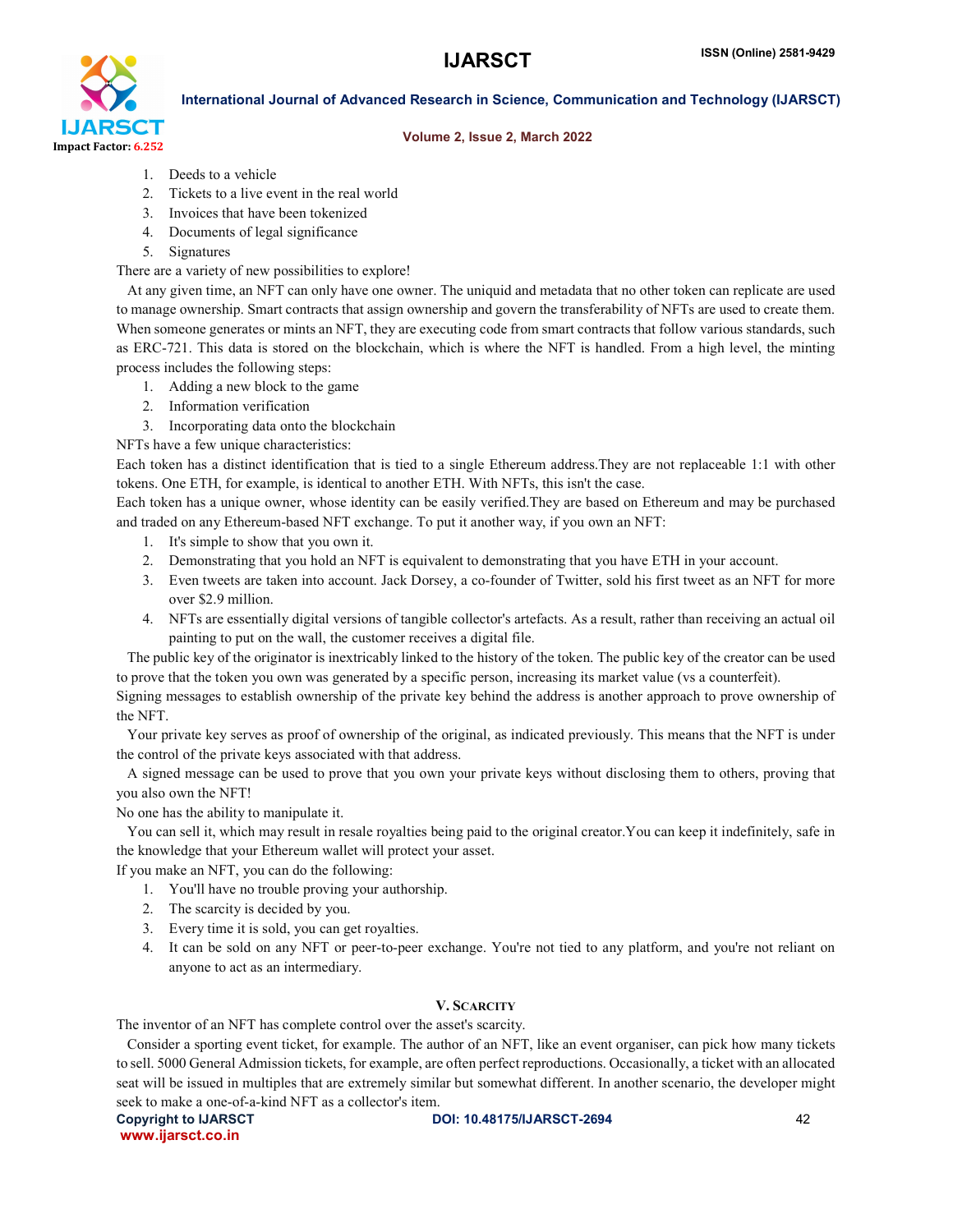

#### Volume 2, Issue 2, March 2022

 Each NFT would still have a unique identity (similar to a bar code on a typical "ticket") and only one owner in these situations. The author has complete control over the NFT's intended scarcity. A creator may plan to make each NFT fully unique in order to establish scarcity, or they may have compelling reasons to build thousands of copies. Keep in mind that all of this data is accessible to the general public.

### VI. ROYALTIES

When some NFTs are sold, their inventors will receive royalties automatically. Although this is a new notion, it is one of the most potent. Every time the NFT is sold on, the original owners of EulerBeats Originals get an 8% royalty. Furthermore, several platforms, such as Foundation and Zora, encourage its artists to earn royalties.

 This is totally automated, so creators can simply sit back and collect royalties as their work is passed around from one person to the next. Currently, calculating royalties is exceedingly laborious and inaccurate, which means that many creators are underpaid. You'll never miss out on a royalty if your NFT is programmed with one.

#### VII. WHAT ARE NFT'S USED FOR?

 This is totally automated, so creators can simply sit back and collect royalties as their work is passed around from one person to the next. Currently, calculating royalties is exceedingly laborious and inaccurate, which means that many creators are underpaid. You'll never miss out on a royalty if your NFT is programmed with one.

 Making money using NFTs isn't limited to art. To raise money for charity, companies like Charmin and Taco Bell have auctioned off themed NFT art. Taco Bell's NFT art sold out in minutes, with the highest bids coming in at 1.5 wrapped ether (WETH)—equal to \$3,723.83 at the time of writing. Charmin's offering was dubbed "NFTP" (non-fungible toilet paper), and Taco Bell's NFT art sold out in minutes, with the highest bids coming in at 1.5 wrapped ether (WETH)—equal to \$3,723.83 at the time of writing.

 In February, Nyan Cat, a 2011 GIF depicting a cat with a pop-tart body, sold for nearly \$600,000. As of late March, NBA Top Shot had grossed more than \$500 million in sales. NFT sold for more than \$200,000 for a single LeBron James highlight. Most information on some of the more well-developed use-cases and ambitions for NFTs on Ethereum may be found here.

- 1. Digital content
- 2. Gaming items
- 3. Domain names are unique identifiers
- 4. Items that are physically present
- 5. Collateral and investments

#### 7.1 Increasing Creators' Earnings

 The most common application of NFTs today is in the field of digital material. The platform undermines the revenue and monetization potential of content creators. An artist posting work on a social media site generates revenue for the platform, which sells advertising to fans of the artist. In return, they get exposure, but exposure doesn't pay the bills. NFT is driving a new creative economy in which creators keep control of their work instead of handing it over to the platforms that promote it. Ownership is ingrained in the substance.

#### 7.2 Pros of Non-fungible Tokens

Advantages of NFTs Both artists and business owners can benefit from the NFT. Artists have a new source of income.

 NFTs were designed in part to assist artists make more money in a digital landscape that hasn't always been fair to them. The artist earns more money if their work rises in value, which it does when it becomes popular on the internet.

Immutability

 If the authenticity of NFTs is certified on the blockchain, they cannot be modified or substituted in any way. Authenticity's intrinsic value acquires an actual, extrinsic value as well.

www.ijarsct.co.in

Copyright to IJARSCT and the CODI: 10.48175/IJARSCT-2694 43